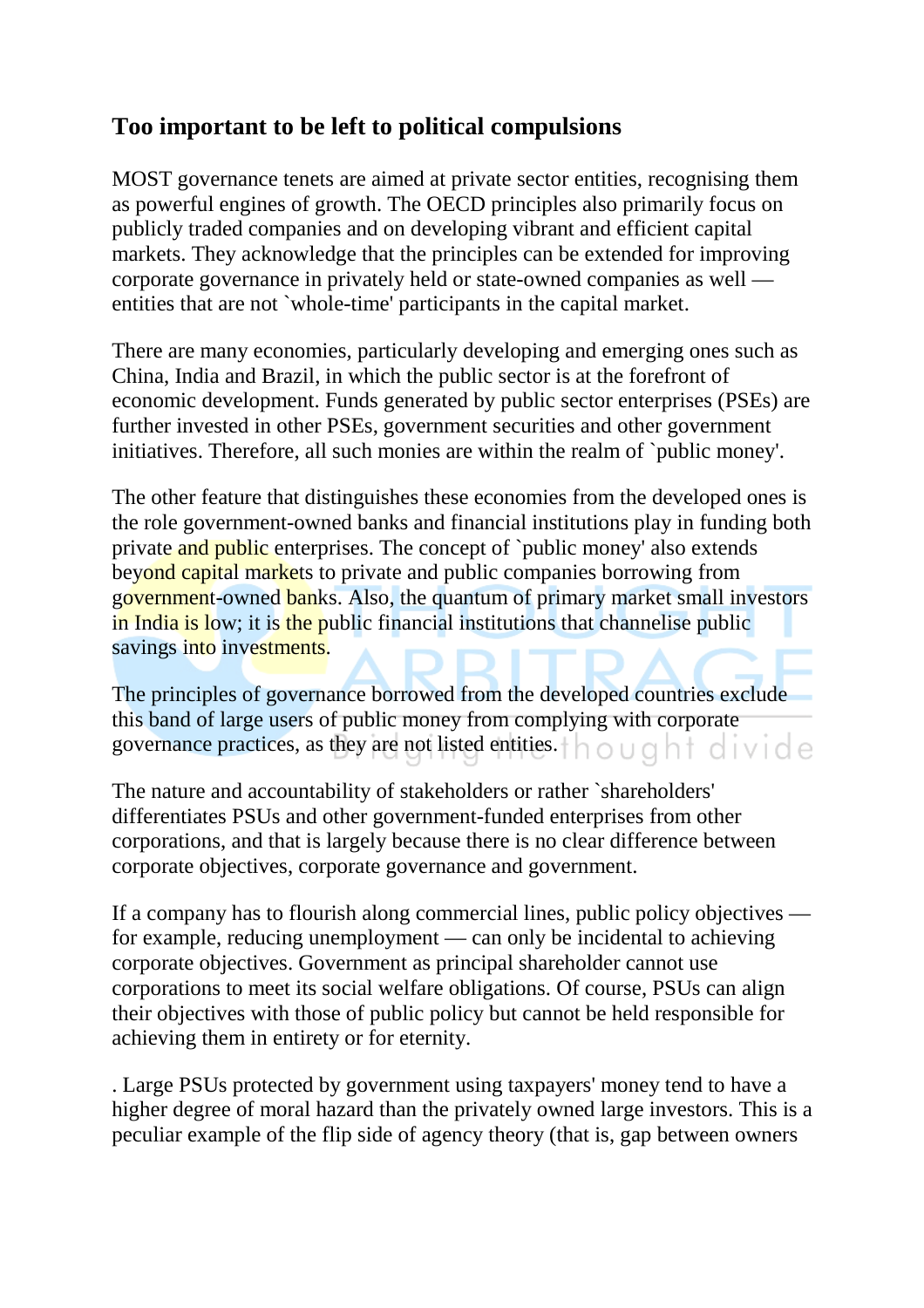and managers, widely thought to be the reason for collapse of good governance).

In the context of the Indian public sector, the owner is the government, generally faceless and often too diverse to take decisions for the sustained benefit of the company. The managers are government employees. So there is the classic disconnect, of accountability on the part of both the owner and manager. Accountability that is diffuse is actually non-existent.

Measures that matter

There are similarities in governance of the private and public sectors, but the concerns of the latter are different. Performance of the public sector needs to be defined in terms of requirements of the broad range of stakeholders it seeks to serve. And stakeholders can best be served if there is clear communication of the value drivers.

Clearly, the fundamental principles of corporate governance — accountability, responsibility and transparency — are equally applicable to the public sector.

## Reporting tools

One of the most difficult issues in the public sector is to develop a culture that accepts performance measures. Considerable leadership effort is needed to explain that these measures are being used to help the organisation improve delivery of objectives. Bridging the thought divide

Performance targets are indicators whether objectives are being met or not but rarely do these targets take a holistic view of an organisation's overall performance and end up taking a `tunnel view' or silo approach that is woefully inadequate. This fundamental misalignment between targets measured and targets that should be achieved is what causes confusion about the real value drivers. This leads to foggy vision and makes it difficult to develop focused strategies and processes aimed at delivering efficient products and services.

Public enterprises need a multi-dimensional tool for measurement and reporting that goes beyond financial indicators. Increasingly, such companies use triple bottom line reporting to balance and integrate economic growth objectives with social development and environment stewardship.

This approach helps to focus on a company's objectives and adopts a holistic view of the business strategy used to achieve these objectives. Since public sector companies follow a larger agenda of community service and government